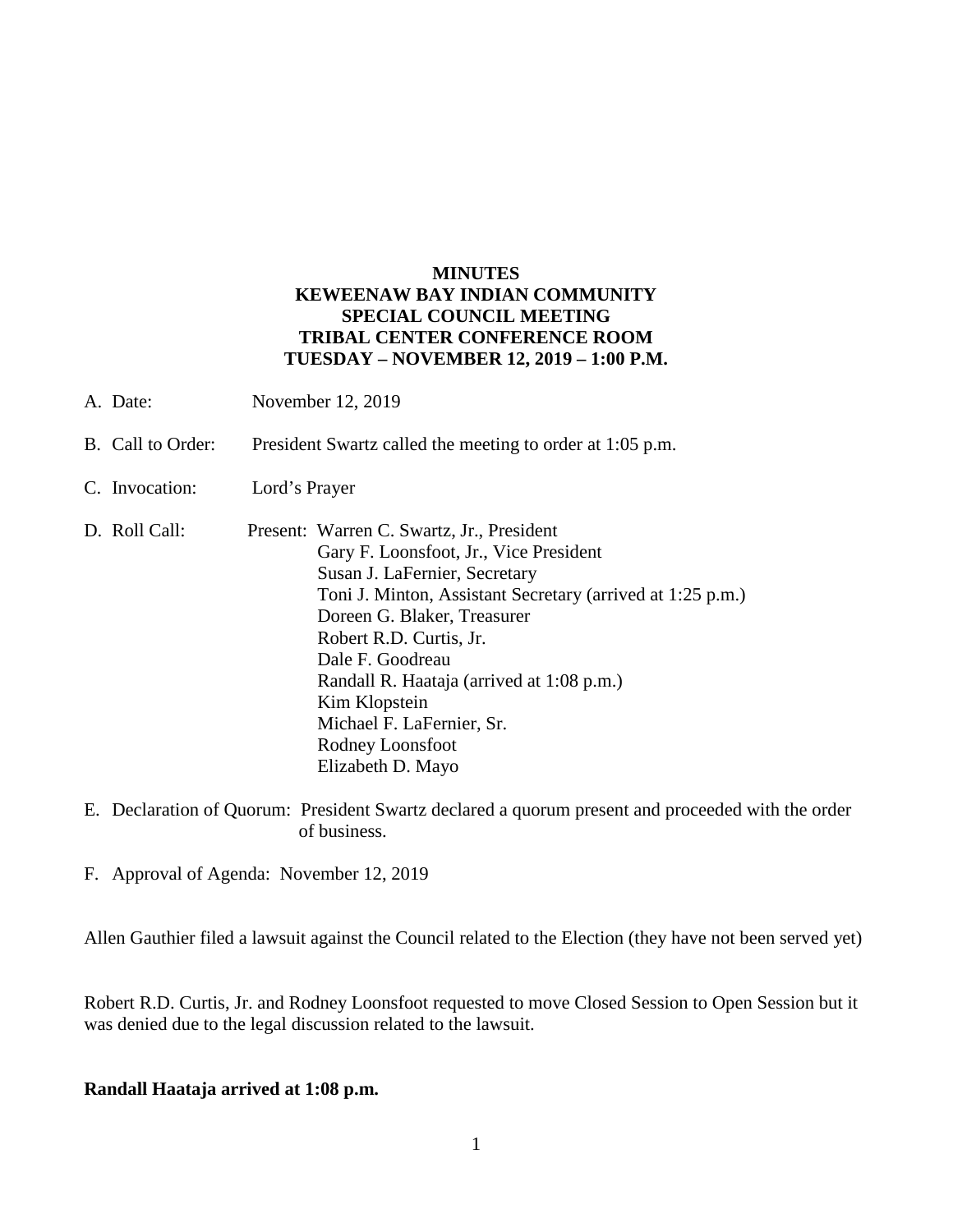**MOTION MADE BY ELIZABETH D. MAYO TO APPROVE THE AGENDA. SUPPORTED BY KIM KLOPSTEIN. EIGHT IN FAVOR (Gary F. Loonsfoot, Jr., Susan J. LaFernier, Doreen G. Blaker, Dale F. Goodreau, Randall R. Haataja, Kim Klopstein, Michael F. LaFernier, Sr., Elizabeth D. Mayo), TWO OPPOSED (Robert R.D. Curtis, Jr., Rodney Loonsfoot), ABSTAINING - 0, ONE ABSENT (Toni J. Minton), MOTION CARRIED.**

Rodney Loonsfoot stated his opposition: He feels it is inappropriate for the Council to discuss what is going on (related to the lawsuit).

G. New Business:

1. Jennifer Misegan, KBIC Tobacco Company – Cigarette Tax Stamping Machine Bids (3) for the Asemaa Wholesale and Distribution

USTW (Salamanca, New York) VL-10 (Used) Tax Stamping Machine

## **Toni Minton arrived at 1:25 p.m.**

**MOTION MADE BY KIM KLOPSTEIN TO APPROVE UP TO \$30,000.00 FOR THE PURCHASE OF A TAX STAMPING MACHINE AND RELATED COSTS FROM USTW. SUPPORTED BY ELIZABETH D. MAYO. SEVEN IN FAVOR (Gary F. Loonsfoot, Jr., Susan J. LaFernier, Doreen G. Blaker, Randall R. Haataja, Kim Klopstein, Michael F. LaFernier, Sr., Elizabeth D. Mayo), TWO OPPOSED (Dale F. Goodreau, Rodney Loonsfoot), TWO ABSTAINING (Toni J. Minton, Robert R.D. Curtis, Jr.), ABSENT - 0, MOTION CARRIED.**

- H. Closed Session:
	- 1. Rodney Loonsfoot/Robert R.D. Curtis, Jr./Dale Goodreau Special Run-Off Election (possible options)/Term Limits Discussion

**MOTION MADE BY ELIZABETH D. MAYO TO GO INTO CLOSED SESSION AT 1:28 P.M. CO-SUPPORTED BY TONI J. MINTON AND MICHAEL F. LAFERNIER, SR. NINE IN FAVOR (Gary F. Loonsfoot, Jr., Susan J. LaFernier, Toni J. Minton, Doreen G. Blaker, Dale F. Goodreau, Randall R. Haataja, Kim Klopstein, Michael F. LaFernier, Sr., Elizabeth D. Mayo), TWO OPPOSED (Robert R.D. Curtis, Jr., Rodney Loonsfoot), ABSTAINING - 0, ABSENT - 0, MOTION CARRIED.**

**Break: 2:13 – 2:32 p.m.**

**MOTION MADE BY ELIZABETH D. MAYO TO GO INTO OPEN SESSION AT 3:23 P.M. SUPPORTED BY RODNEY LOONSFOOT. TEN IN FAVOR (Gary F. Loonsfoot, Jr., Susan J. LaFernier, Toni J. Minton, Robert R.D. Curtis, Jr., Dale F. Goodreau, Randall R. Haataja, Kim Klopstein, Michael F. LaFernier, Sr., Rodney Loonsfoot, Elizabeth D. Mayo), OPPOSED - 0, ABSTAINING - 0, ONE ABSENT (Doreen G. Blaker), MOTION CARRIED.**

(Doreen Blaker is out of the room)